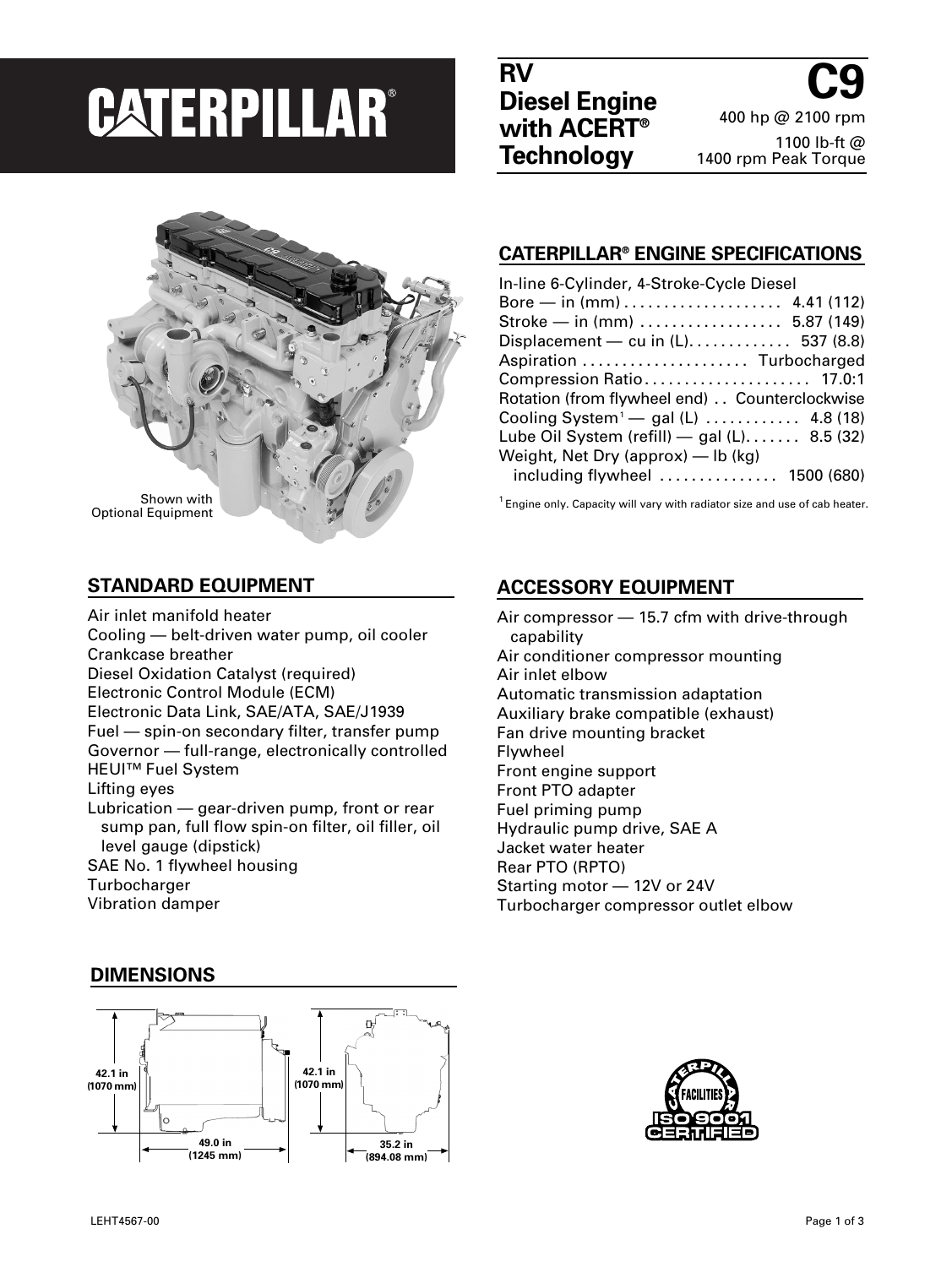# **CATERPILLAR®**

# **PERFORMANCE CURVES**



### **PERFORMANCE DATA**

| Operating Range (rpm)  1400-2100                                         |  |
|--------------------------------------------------------------------------|--|
| Governed Speed - rpm 2100                                                |  |
| Advertised hp (kW)  400 (298)                                            |  |
| Max hp (kW) $\ldots \ldots \ldots \ldots \ldots \ldots \ldots$ 400 (298) |  |
|                                                                          |  |
| Peak Torque — Ib-ft $(N \cdot m)$ 1100 (1492)                            |  |
|                                                                          |  |
|                                                                          |  |